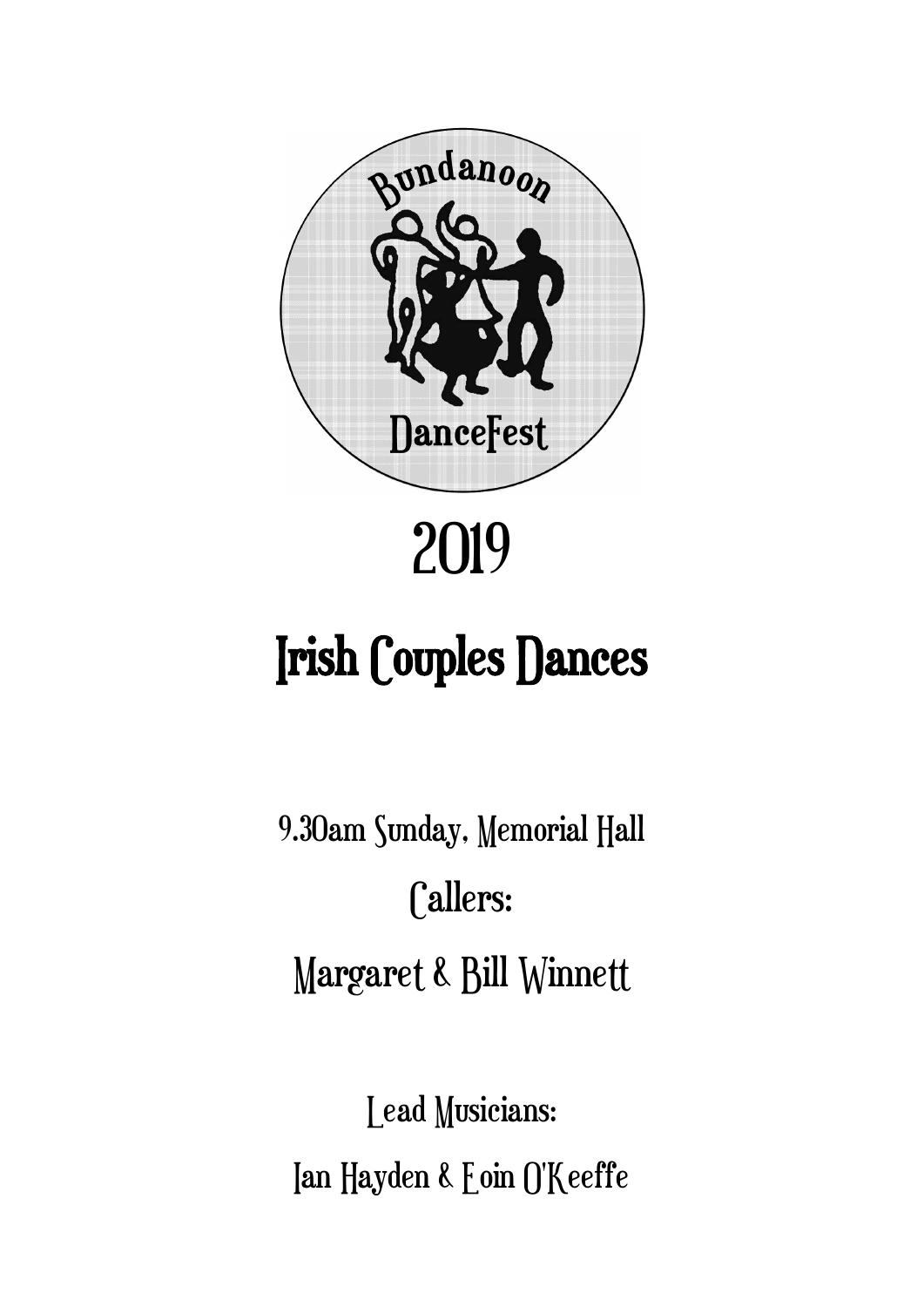## NORTHERN IRISH PRIDE OF ERIN



Galong waltz

*Norm Merrigan*

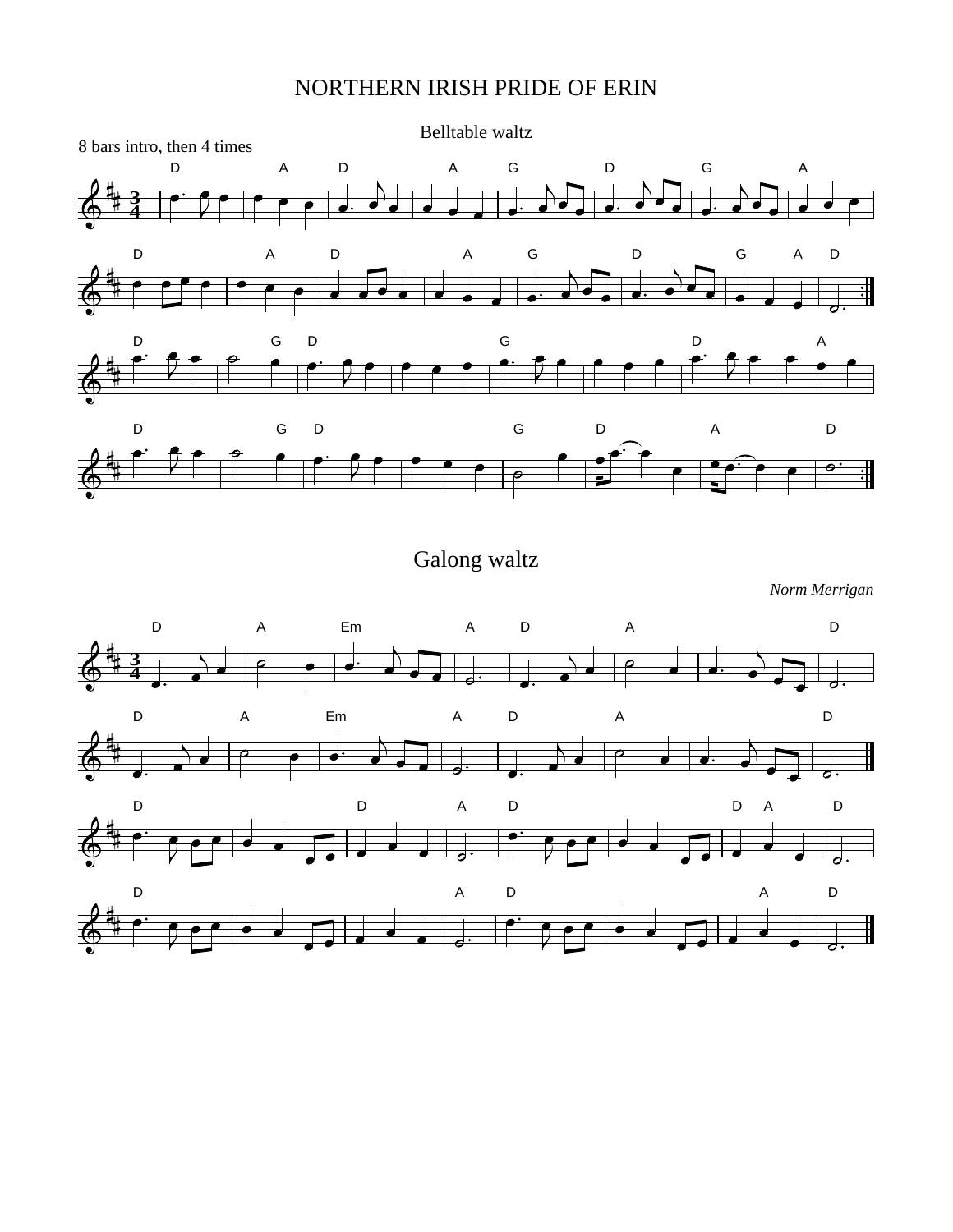#### MARINO WALTZ



MILITARY TWO STEP tune: Liberty Bell

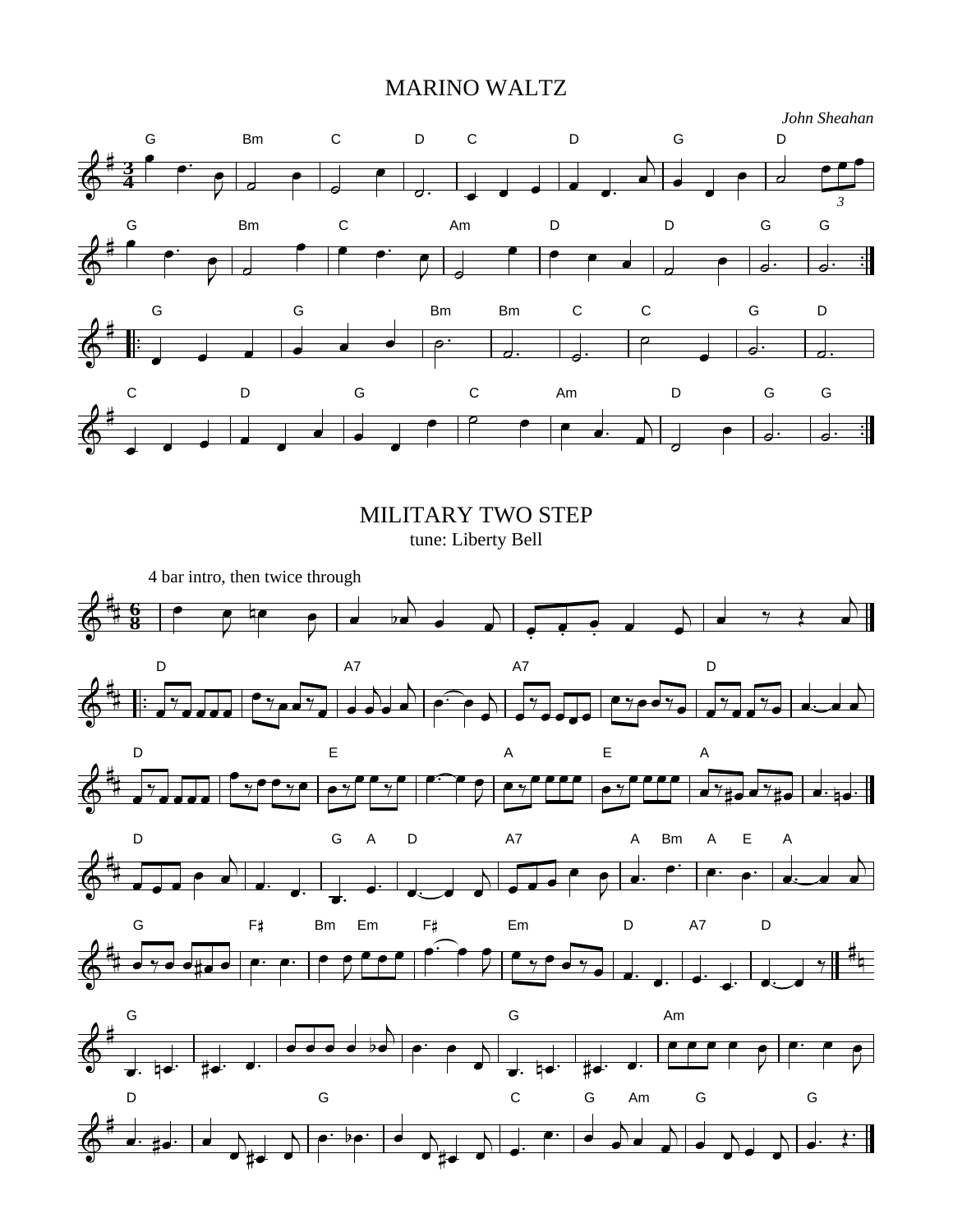### VERE'S WALTZ

### tune: Belgarth waltz

*Brian Ó Eadhra*

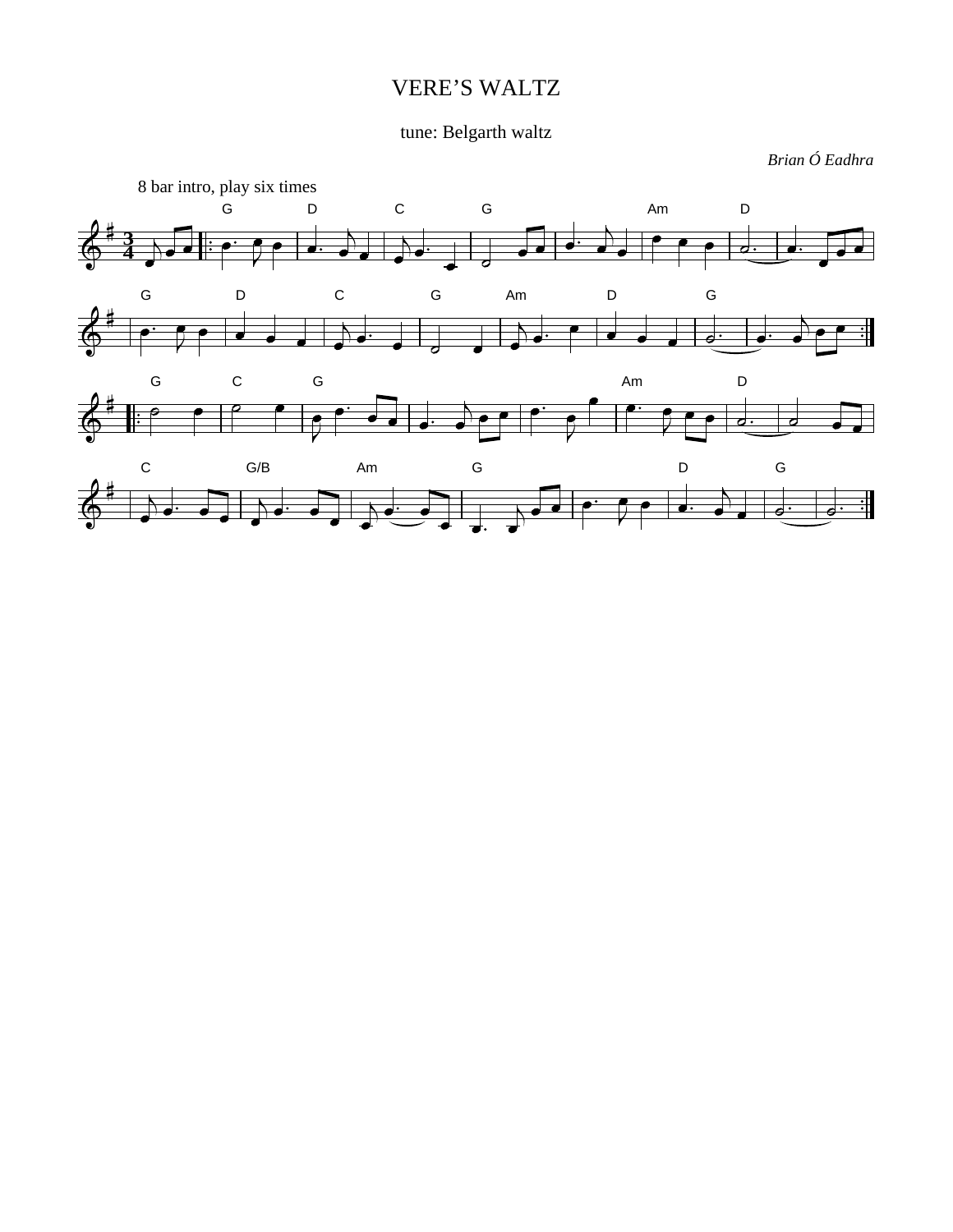#### ROUND THE HOUSE

The Red-Haired Lass



Drowsy Maggie





8 bar intro, play two times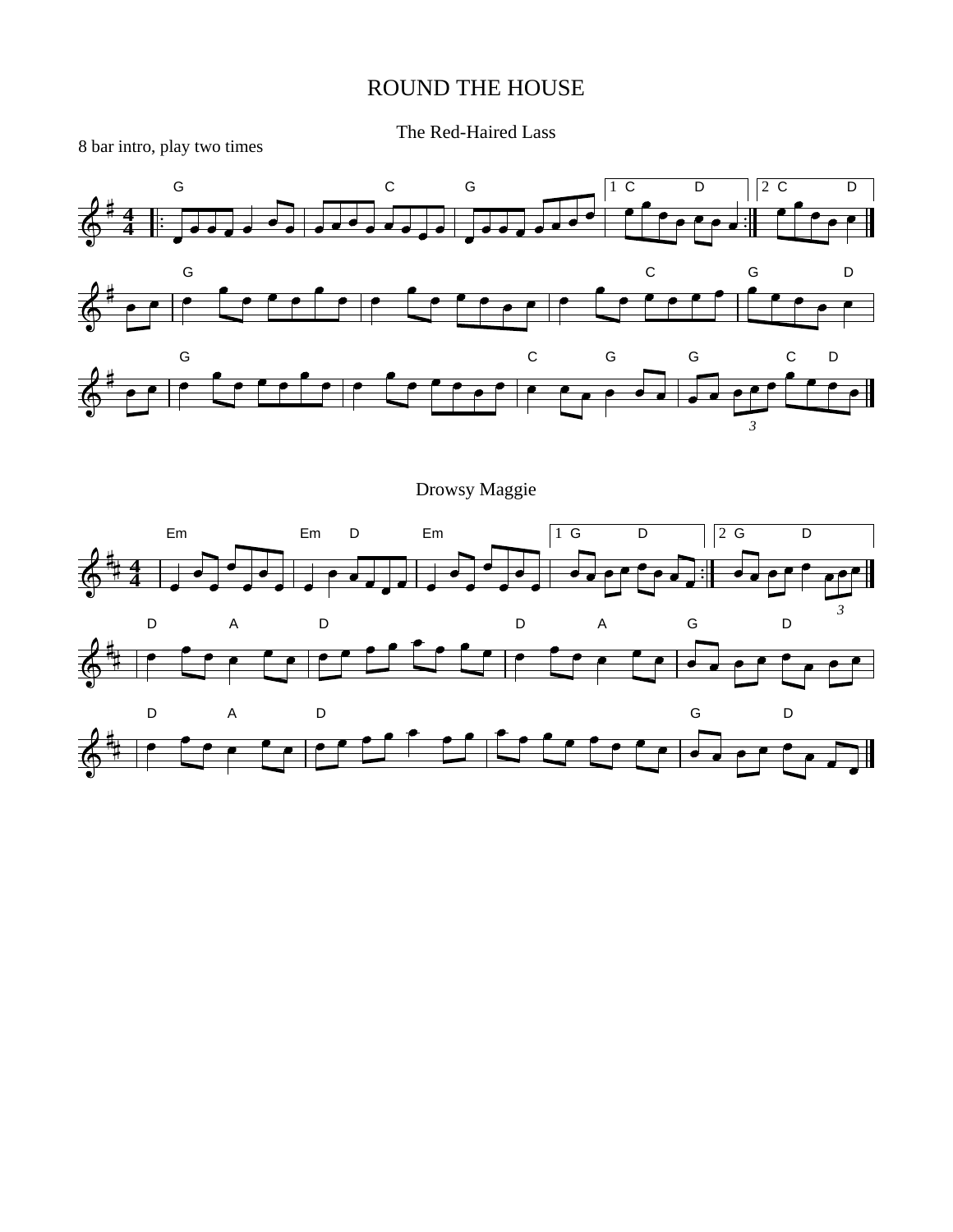#### WINNETT'S WALTZ

#### Margaret's waltz

*Pat Shaw*



#### Crested Hens











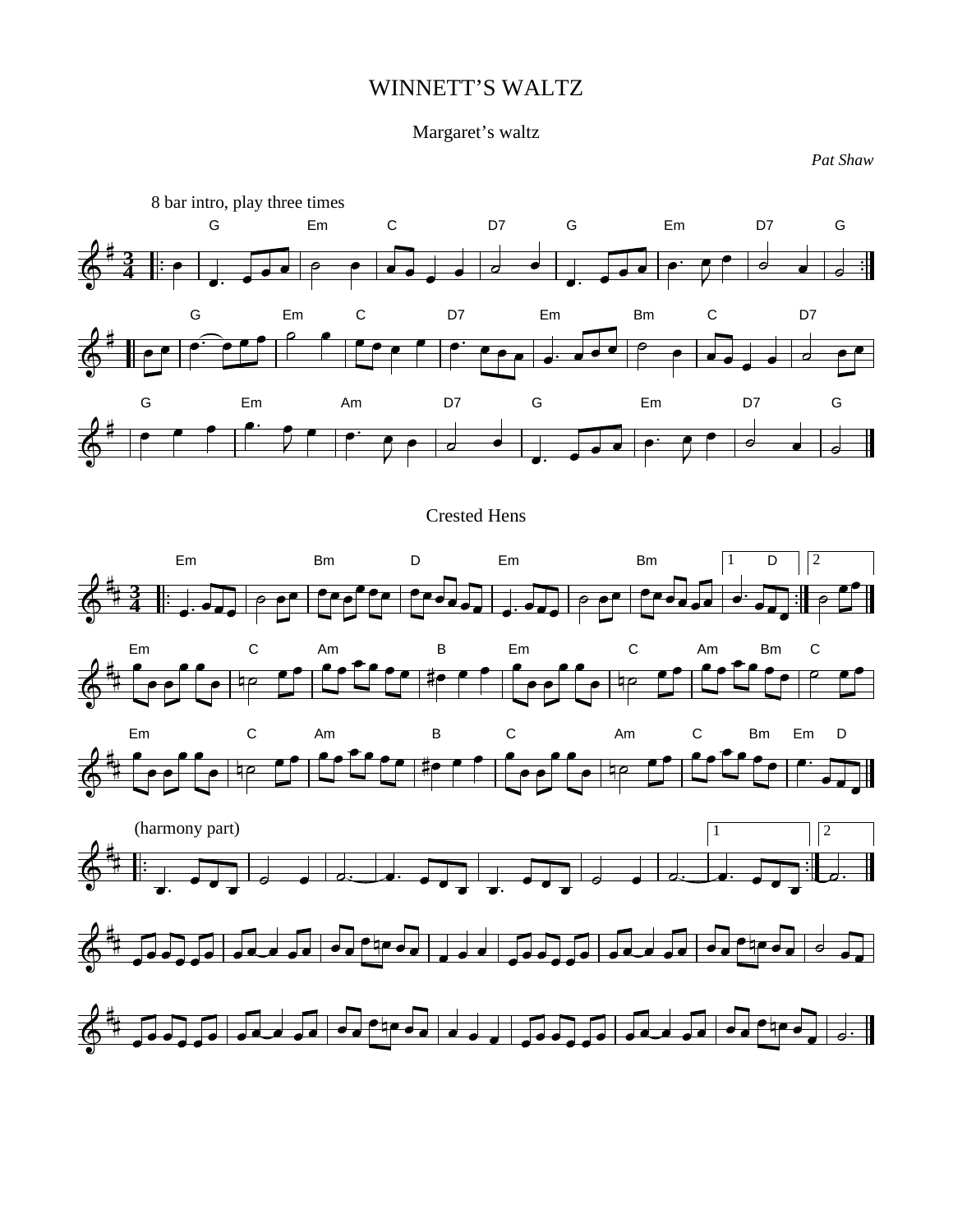#### **SCHOTTTISCHE**

#### Kath McCaughey's Breakdown tune



*Kath McCaughey, from Dave de Hugard. Arr for 40 bar dance*